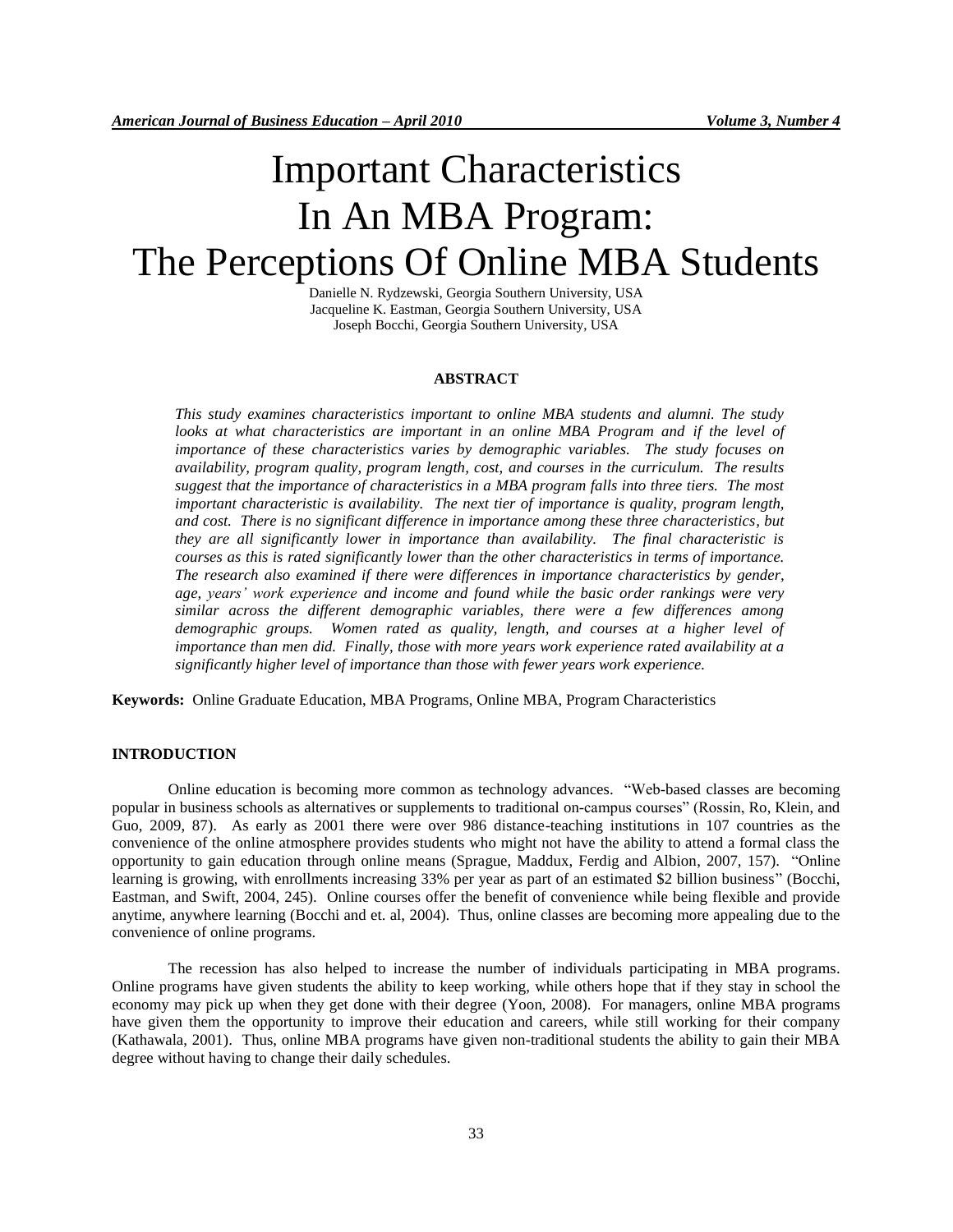The purpose of this exploratory paper is to look at what characteristics of an online MBA program are important to online graduate students in terms of availability, program quality, program length, cost, and course curriculum. The paper will examine these characteristics so that we can gain a better understanding of why individuals may choose an online MBA program. We do this through consideration of one online MBA program indepth, the Georgia WebMBA program. Finally this paper examines if there are any differences in what characteristics are important based on demographic variables.

# **LITERATURE REVIEW**

The main aspects for choosing a school for someone considering an online MBA program are accreditation, flexibility, and services (Gerencher, 1998). When choosing, students want to make sure that the school is credible, the program can fit into their schedule, and that the services provided by the program are worth the time and effort. We also propose that the cost of the program and the courses offered are also critical components. MBA program characteristics are also be looked by student demographics: gender, age, and income.

#### **Availability**

The time constraints of everyday life are a major factor in determining if one can take on an MBA program. Dash (2006) suggests that flexibility of online scheduling is a key factor in the growth of online MBA programs. Having classes online has given those who may not have the ability to travel to campus or have a set schedule, the opportunity to gain an MBA degree without having to change their current schedules. Online graduate education has attracted a variety of individuals that may not have been able to gain an MBA degree through the traditional classroom setting. Many online students say their main priority when it came to selecting a program was convenience (Kerkman, 2004).

"Selection differs from one student to another, but the major criteria is, first, the flexibility to enroll in the program and courses" (Abdou, Elmuti, and Kathawala, 2002, 14). "It is estimated that five of six online students are employed and would not be able to attend traditional classes," which has made online programs more appealing (Bocchi and et. al, 2004, 245). By offering an online MBA program, individuals are able to enhance their career opportunities and balance their non-work life making the program doable (Bonk, Kim, Lui, and Magjuka, 2005).

#### **Quality**

The quality of the MBA program is also an important factor that potential students look at when determining where they want to gain their degree. One major concern of gaining a web-based graduate degree is whether or not the quality is equal to that of a traditional program (Bocchi and et. al, 2004). Many experts say that there is no difference between online and traditional MBA's, and if any, "online distance learning is more rigorous than classroom learning, and draws more disciplined students" (Cowan, 2007, 1). Rossin and et. al (2009) state that research has shown no significant differences between online courses or campus-based courses.

Students want to feel that they are working towards a degree that will give them an advantage in the future. To help students feel more confident about an online degree, finding out if the school is accredited by a recognized accrediting organization, like AACSB, can be helpful (Gangemi, 2005). "Accreditation is the number one verification of the quality of a higher education distance education provider" (Abdou and et. al., 2002, 16). AACSB has developed specific standards for distant education students to insure that the schools are managing resources, advancing business and management knowledge, providing high-caliber teaching of quality and current curricula, cultivating meaningful interaction, and producing graduates who have achieved specified learning goals (Accreditation, 2009). A degree from a school with AACSB certification is looked at as a credible program for gaining an MBA online degree.

#### **Length of Program**

An online MBA programs also gives individuals the option to participate in an accelerated program, as the flexibility and reduced time constraints give students the opportunity to complete the program faster. Cornell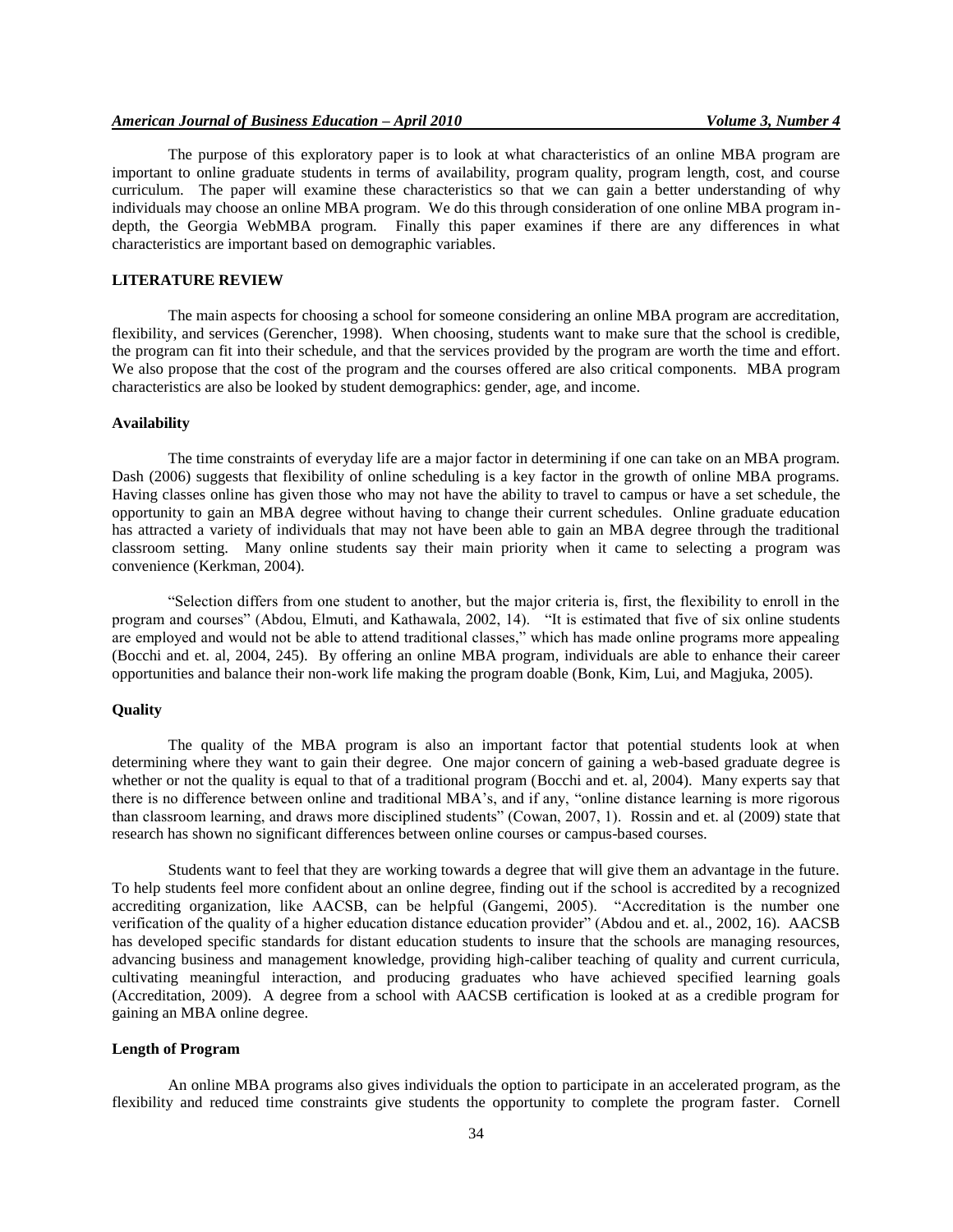University had a 50% increase in applications for its 2008-2009 accelerated MBA program, a quicker, more condensed version of a traditional 2-year MBA (Dizik, 2008). While one-year online MBA programs are more time-consuming, they are cheaper than two-year MBA programs (Dizik, 2008).

#### **Cost**

The flexibility of the program is helpful to students choosing a program, but they still have to factor in the cost. The cost of an online degree can range from \$5,600 to \$115,000 depending on the university ("Should you Get an Online MBA Degree," 2008). The technology and preparation make the cost of an online MBA program about the same as a traditional program, even without the cost of a physical classroom. Finally, online instruction provides flexibility for students in that it reduces the often substantial transaction and opportunity costs one associates with traditional campus offerings (Terry, 2007, 222).

#### **Courses**

The course curriculum is another factor in choosing a certain MBA program. As students want to feel a sense of satisfaction in achieving their goal. Student satisfaction with online programs can be based on course rigor, fairness, interactions with professor and peers, and a support system (Endres, Chowdhury, Frye, and Hurtubis, 2009). The satisfaction that MBA students get from a course is considered to have multiple aspects like technology quality, high media richness, positive instructor attitudes, and high involvement and participation, to name a few (Endres, et. al, 2009). The multiple aspects that positively affect student's opinion on online course shows that when students choose a MBA program they are looking at a variety of different course structures that fit their needs.

#### **Demographics**

Past research on age, gender, and GPA have demonstrated little predictive power in determining whether the student would choose an online or traditional in-class course (Parnell & Carraher, 2003; Roblyer, 1996) as these variables have not proven to be useful in determining the type of student that will participate in an online MBA program. Sanders and Morrison-Shetlar (2001) did find though thought females had more of a positive attitude toward on online course compared to men. There has been little research conducted on demographic variables, particularly gender, that would be helpful to online MBA program research. This study hopes to add to that make a contribution in that area.

# **RESEARCH QUESTIONS**

Based on the literature we will be looking into two research questions.

- **RQ1:** Which characteristics are most important in an online MBA Program: availability, program quality, program length, cost, and courses in the curriculum?
- **RQ2:** Does importance of characteristics vary by demographic variables?

## **METHODOLOGY**

For this study, we examined the online students and alumni of the Georgia WebMBA program. The Georgia WebMBA program is now offered by six University System of Georgia universities: Columbus State University, Georgia College and State University, Georgia Southern University, Kennesaw State University, University of West Georgia, and Valdosta State University. A survey was conducted to determine how the Georgia WebMBA associates viewed the program. All past and current associates (approximately 325 in the ten cohorts) were invited by email to participate in an online survey at [www.georgiawebmbasurvey.com;](http://www.georgiawebmbasurvey.com/) 105 surveys were completed for a response rate of 39.3%. Approximately one-third of the respondents were alumni and two-thirds were current students.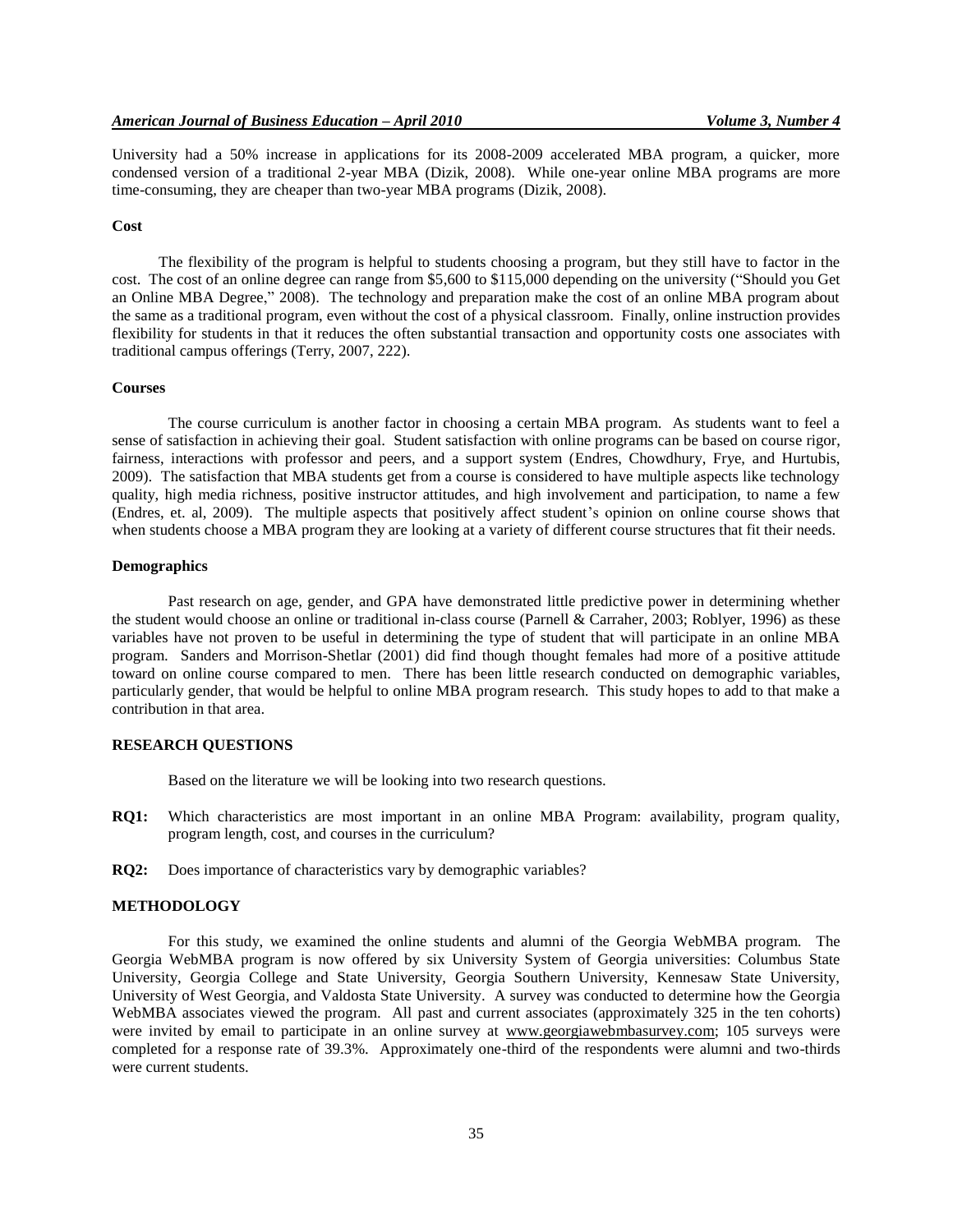# **Sample**

As Table 1 illustrates, we had a strong representation of males, at 67.6%. WebMBA alumni made up 34.3% of the respondents and 65.7% were current students in the program. Approximately three-fourths of the respondents were from the state of Georgia. The median age category was between 31 to 35 years old; almost threefourths of the respondents were between the ages of 26 and 40. In terms of ethnic group, 81% of the respondents were Caucasians with the next highest being African Americans at 7.6%. The median income category for the respondents was between \$50,000 and \$100,000 a year. It is important to note, however, that there is a two-year work experience requirement for admission into the Georgia WebMBA program. The median category for work experience was seven to nine years, with ten years of work experience being the mode with almost 42% of the respondents.

| Male                             | 67.6% |
|----------------------------------|-------|
| Female                           | 32.4% |
|                                  |       |
| <b>Age at Enrollment:</b>        |       |
| 18-25                            | 14.3% |
| $26 - 30$                        | 29.5% |
| $31 - 35$                        | 23.8% |
| 36-40                            | 21.0% |
| Over 40                          | 11.4% |
| <b>Income at Enrollment:</b>     |       |
| Less than \$25,000               | 2.9%  |
| \$25,001-\$50,000                | 33.3% |
| \$50,001-\$100,000               | 49.5% |
| \$101,000-\$150,000              | 11.4% |
| More than \$150,000              | 2.9%  |
| <b>Georgia Resident:</b>         |       |
| Yes                              | 75.2% |
| N <sub>o</sub>                   | 24.8% |
| <b>Years of Work Experience:</b> |       |
| $0-1$                            | 1.0%  |
| $2 - 3$                          | 21.0% |
| $4 - 6$                          | 15.2% |
| $7-9$                            | 21.0% |
| $10+$                            | 41.9% |
| <b>Ethnic Group</b>              |       |
| African American                 | 7.6%  |
| Caucasian                        | 81.0% |
| Asian                            | 5.7%  |
| Hispanic                         | 1.9%  |
|                                  |       |

# **Table 1: Descriptive Information on Sample Items**

Alumni 34.3% Current Students 65.7%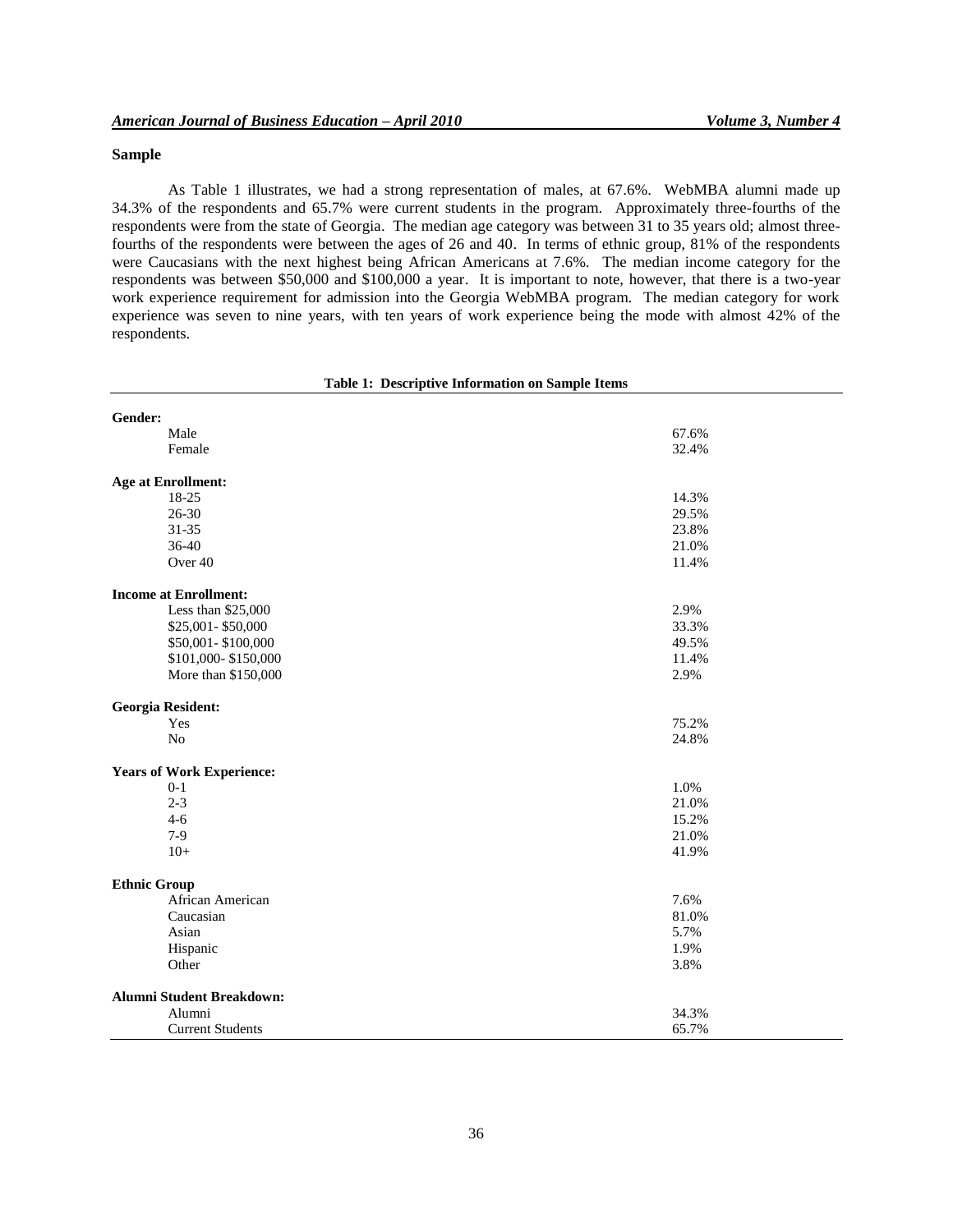#### **Measures**

To measure the importance of the five characteristics single item measures were created by the author. All the questions were scaled on a one (not at all important) to three (somewhat important) to five (very important) scale (see Table 2).

For the first research question, to determine if there were significant differences in importance, paired sample t-tests were used. For the second research question testing if the level of importance varied by demographics, independent sample t-tests were utilized.

**Table 2: Measurement Items**

# Items/(Mean/SD)

#### **Course Availability**

The availability of online learning was a strong determinant when choosing an MBA program.  $(4.63/0.639)$ 

#### **Quality of Program**

The quality of the online program was a strong determinant when choosing an online MBA program. (4.33/.828)

#### **Length of Program**

The length of the course program was a strong determinant when choosing an online MBA program. (4.21/.886)

#### **Cost**

The cost of tuition was a strong determinant when choosing an online MBA program. (4.20/.934)

#### **Course in Curriculum**

The courses in the curriculum was a strong determinant when choosing an online MBA program. (3.98/.930)

#### **RESULTS**

In looking at the mean scores of the five items measured by importance, the rank in terms of mean importance score was Availability (4.63 mean, .639 standard deviation(sd)), Quality (4.33 mean, .828 sd), length (4.21 mean, .886 sd), cost (3.98 mean, .980 sd), and courses (3.98 mean, .930 sd). Paired t-tests were then run to see if there were significant differences between the different ranked items (see Table 3). The results illustrate that the mean difference between Availability and Quality was significant (t 3.30,  $p = .001$ ), but not between Quality and Program Length or between Program Length and Cost. Finally, the mean difference between Cost and Courses was significant (t=2.126, p = .036). These results illustrate that the importance items broke down into three tiers. The most important item was Availability. Then, the next tier was Quality, Program Length, and Cost. Our results suggest that the respondents saw all three of these items as being similar in terms of importance. The final tier in importance was Courses. It is important to note that even the lowest rated item in importance, Courses, still received a mean importance score of close to four on a one to five scale.

| <b>Table 3: Paired Sample T-tests</b> |                    |       |       |       |      |  |  |  |
|---------------------------------------|--------------------|-------|-------|-------|------|--|--|--|
| Pair                                  | Mean<br>Difference | т     | Df    | Sign. |      |  |  |  |
| <b>Availability/Quality</b>           | .295               | .909  | 3.30  | 104   | .001 |  |  |  |
| Quality/Program Length                | .124               | 1.034 | 1.23  | 104   | .223 |  |  |  |
| Program Length/Cost                   | .010               | .904  | .108  | 104   | .913 |  |  |  |
| Cost/Courses                          | .219               | 1.056 | 2.126 | 104   | .036 |  |  |  |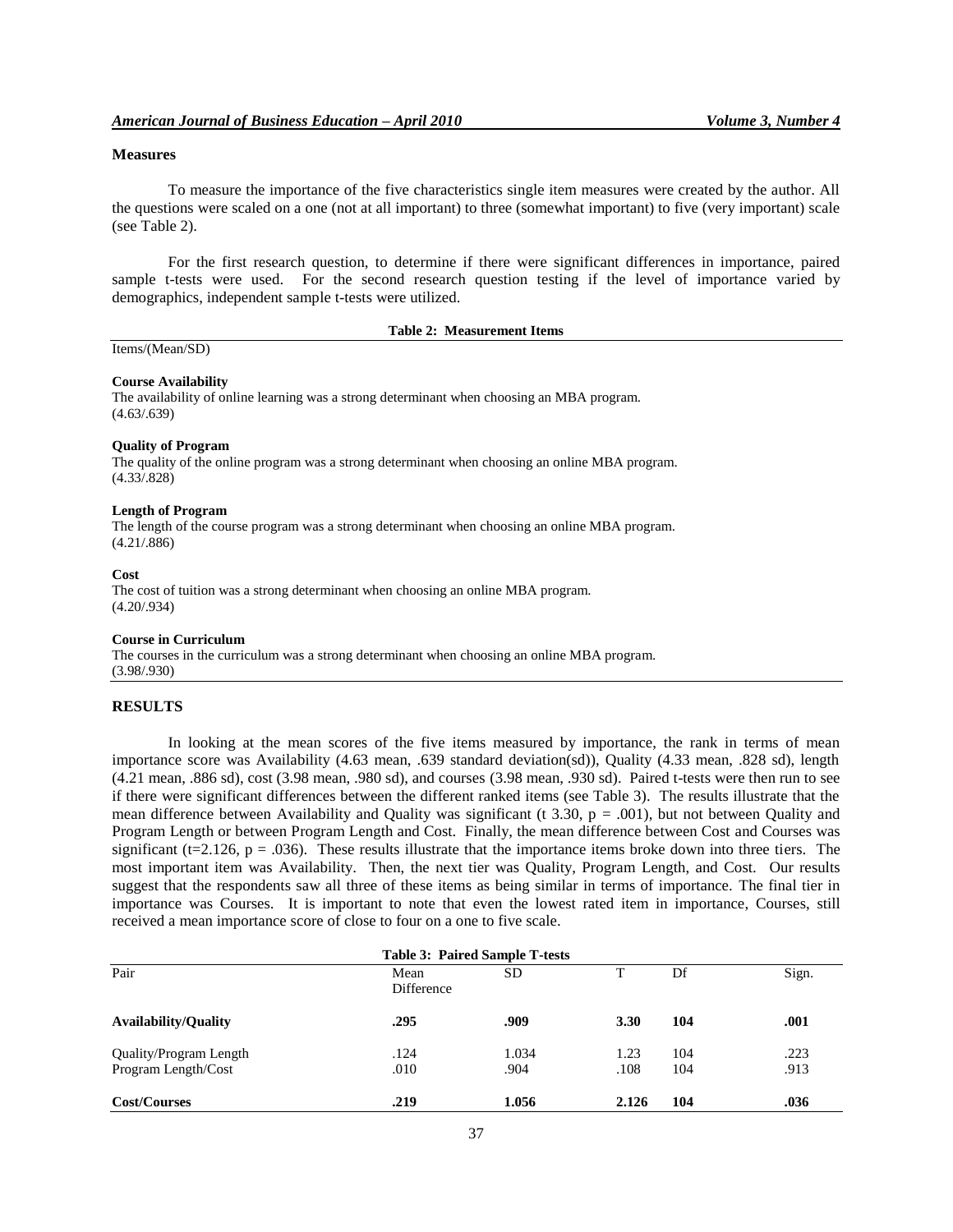## *American Journal of Business Education – April 2010 Volume 3, Number 4*

We then looked at if there were significant differences in importance based on demographic differences looking at gender, years work experience, age, and income level upon starting the program. There were few demographic differences in importance (see Table 4). For years work experience, availability was more important to those who had more work experience (t 2.775,  $p = .007$ ). This result makes sense given that those who are advancing in their careers may have more limitations in terms of continuing their education. The only other differences were in gender in which for females quality (t -2.223, p = .028), program length (t -2.128, p = .036), and courses (t -1.966,  $p = .052$ ) were more important than they were for men. "Gender differences in computing have been a topic of concern and comment for 20 years (Arbaugh & Duray, A1-A6, 2001). Our research shows that there is a difference in what females feel is important in an online MBA program. There was no significant difference in importance on the characteristics based on age or income. Finally, it is important to note that rank order of items importance were similar for all the demographic variables.

#### **Table 4: Independent Sample T-Tests (Equal Variances Assumed) Gender, Years Work Experience, Age, and Income**

|        |                              | Mean | <b>SD</b> | N  | T        | DF  | Sign. |
|--------|------------------------------|------|-----------|----|----------|-----|-------|
| Gender |                              |      |           |    |          |     |       |
|        | Availability                 |      |           |    |          |     |       |
| Male   |                              | 4.61 | .665      | 71 |          |     |       |
| Female |                              | 4.68 | .589      | 34 | $-.529$  | 103 | .598  |
|        | <i><u><b>Quality</b></u></i> |      |           |    |          |     |       |
| Male   |                              | 4.21 | .909      | 71 |          |     |       |
| Female |                              | 4.59 | .557      | 34 | $-2.223$ | 103 | .028  |
|        | Length                       |      |           |    |          |     |       |
| Male   |                              | 4.08 | .937      | 71 |          |     |       |
| Female |                              | 4.47 | .706      | 34 | $-2.128$ | 103 | .036  |
|        | Cost                         |      |           |    |          |     |       |
| Male   |                              | 4.15 | .995      | 71 |          |     |       |
| Female |                              | 4.29 | .799      | 34 | $-.713$  | 103 | .478  |
|        | Courses                      |      |           |    |          |     |       |
| Male   |                              | 3.86 | .961      | 71 |          |     |       |
| Female |                              | 4.24 | .819      | 34 | $-1.966$ | 103 | .052  |

#### **Years Work Experience (7+ years work experience versus under 7 years work experience)**

| Availability                  |      |      |    |         |     |      |
|-------------------------------|------|------|----|---------|-----|------|
| 7+Years Work Experience       | 4.76 | .498 | 66 |         |     |      |
| Under 7 Years Work Experience | 4.41 | .785 | 39 | 2.775   | 103 | .007 |
| <i><u><b>Ouality</b></u></i>  |      |      |    |         |     |      |
| 7+Years Work Experience       | 4.32 | .914 | 66 |         |     |      |
| Under 7 Years Work Experience | 4.36 | .668 | 39 | $-.243$ | 103 | .809 |
| Length                        |      |      |    |         |     |      |
| 7+Years Work Experience       | 4.21 | .953 | 66 |         |     |      |
| Under 7 Years Work Experience | 4.21 | .767 | 39 | .039    | 103 | .969 |
| Cost                          |      |      |    |         |     |      |
| 7+Years Work Experience       | 4.20 | .948 | 66 |         |     |      |
| Under 7 Years Work Experience | 4.21 | .923 | 39 | $-.043$ | 103 | .966 |
| Courses                       |      |      |    |         |     |      |
| 7+Years Work Experience       | 3.97 | .960 | 66 |         |     |      |
| Under 7 Years Work Experience | 4.00 | .889 | 39 | $-.161$ | 103 | .873 |
|                               |      |      |    |         |     |      |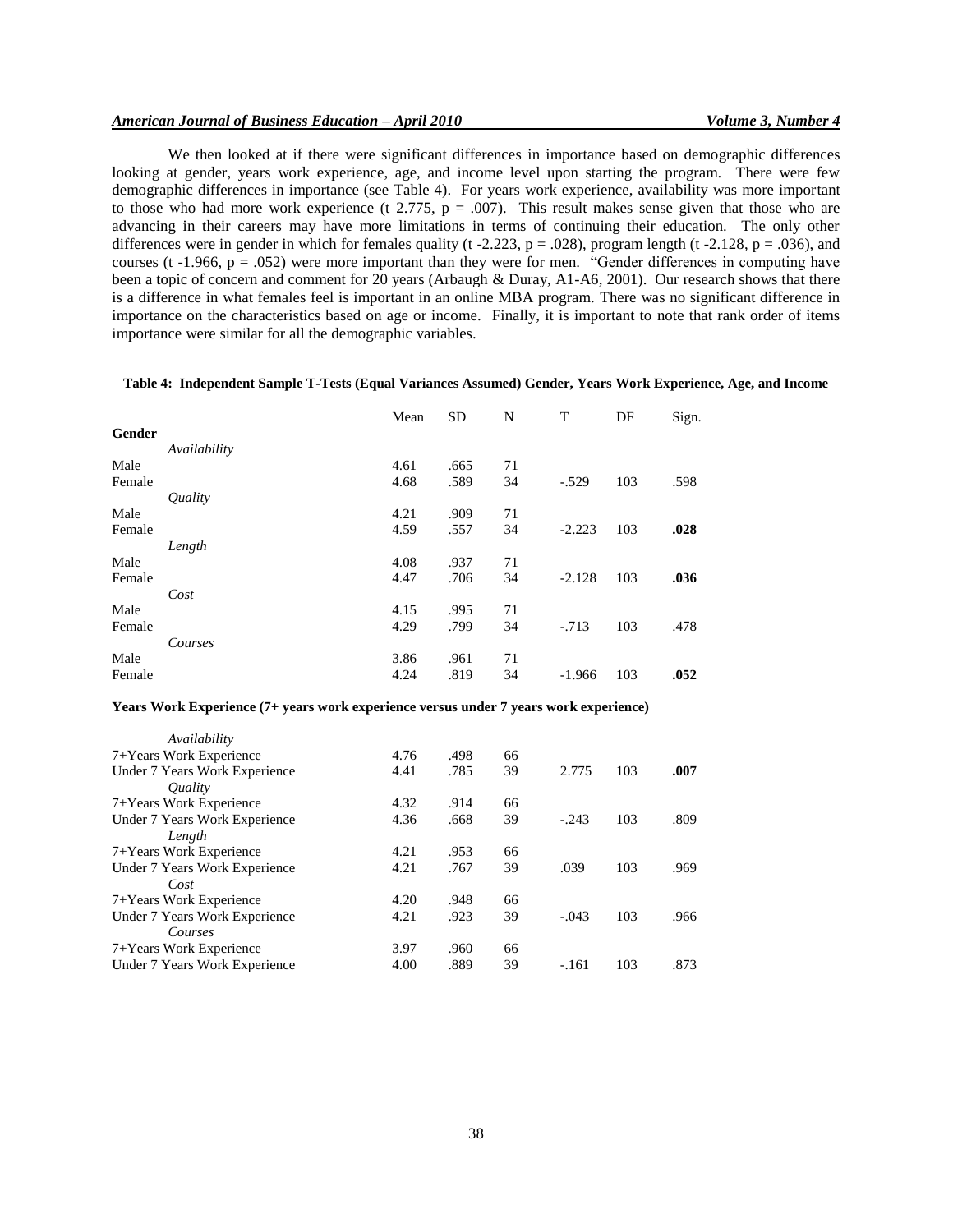| <b>Table 4 continued</b>                                  |      |      |      |    |          |     |      |  |
|-----------------------------------------------------------|------|------|------|----|----------|-----|------|--|
| Age (Those over 36 years old versus those under 36 years) |      |      |      |    |          |     |      |  |
| Availability                                              |      |      |      |    |          |     |      |  |
| Those over 36 years old                                   |      | 4.73 | .520 | 59 |          |     |      |  |
| Those under 36 years old                                  |      | 4.50 | .753 | 46 | 1.84     | 103 | .069 |  |
| <i><u><b>Ouality</b></u></i>                              |      |      |      |    |          |     |      |  |
| Those over 36 years old                                   |      | 4.30 | .933 | 59 |          |     |      |  |
| Those under 36 years old                                  |      | 4.37 | .679 | 46 | $-.394$  | 103 | .694 |  |
| Length                                                    |      |      |      |    |          |     |      |  |
| Those over 36 years old                                   |      | 4.14 | .973 | 59 |          |     |      |  |
| Those under 36 years old                                  |      | 4.30 | .756 | 46 | $-.197$  | 103 | .335 |  |
| Cost                                                      |      |      |      |    |          |     |      |  |
| Those over 36 years old                                   |      | 4.17 | .931 | 59 |          |     |      |  |
| Those under 36 years old                                  |      | 4.24 | .947 | 46 | $-.377$  | 103 | .707 |  |
| Courses                                                   |      |      |      |    |          |     |      |  |
| Those over 36 years old                                   |      | 3.93 | .980 | 59 |          |     |      |  |
| Those under 36 years old                                  |      | 4.04 | .868 | 46 | $-.606$  | 103 | .546 |  |
| Income (Those over and under \$50,000 annual income)      |      |      |      |    |          |     |      |  |
| Availability                                              |      |      |      |    |          |     |      |  |
| Those over \$50,000                                       | 4.72 | .517 | 67   |    |          |     |      |  |
| Those under \$50,000                                      |      | 4.47 | .797 | 38 | 1.893    | 103 | .061 |  |
| <i><u><b>Quality</b></u></i>                              |      |      |      |    |          |     |      |  |
| Those over \$50,000                                       | 4.27 | .914 | 67   |    |          |     |      |  |
| Those under \$50,000                                      |      | 4.45 | .645 | 38 | $-1.063$ | 103 | .290 |  |
| Length                                                    |      |      |      |    |          |     |      |  |
| Those over \$50,000                                       | 4.21 | .930 | 67   |    |          |     |      |  |
| Those under \$50,000                                      |      | 4.21 | .811 | 38 | $-.009$  | 103 | .993 |  |
| Cost                                                      |      |      |      |    |          |     |      |  |
| Those over \$50,000                                       | 4.27 | .931 | 67   |    |          |     |      |  |
| Those under \$50,000                                      |      | 4.08 | .941 | 38 | 1.00     | 103 | .320 |  |
| Course                                                    |      |      |      |    |          |     |      |  |
| Those over \$50,000                                       | 3.93 | .942 | 67   |    |          |     |      |  |
| Those under \$50,000                                      |      | 4.08 | .912 | 38 | $-0.812$ | 103 | .419 |  |

#### **DISCUSSION**

The results suggest that multiple factors are important to online MBA students as they require multiple needs to be addressed from an online MBA program. The research shows that availability, quality, program length, cost and courses in the curriculum are factors that vary in importance to students when choosing an MBA program.

In terms of availability, it was significant for all respondents and it was rated higher then the other factors. Having a program that can fit into the schedules the students is very important in choosing an MBA program whether it is online or on-campus. Individuals with over 7 years of work experiences rate availability higher than students with less then 7 years experience. The respondents felt that the quality, program length, and cost of the MBA program are equal important characteristics when choosing an MBA program. A way of determining the quality of an MBA program is by look for the AACSB accreditation. The research found that AACSB accreditation was significantly important when comparing online MBA degree programs. For females, quality and length were characteristics that were significantly more important when compared to that of men. Thus, having AACSB accreditation is a critical aspect when promoting the quality of the program to potential students.

Cost was considered important as we found those students that are time conscious are also cost conscious so the program has to address both factors. Students with over seven years of work experience rated cost significantly higher then those with seven years or less of work experience.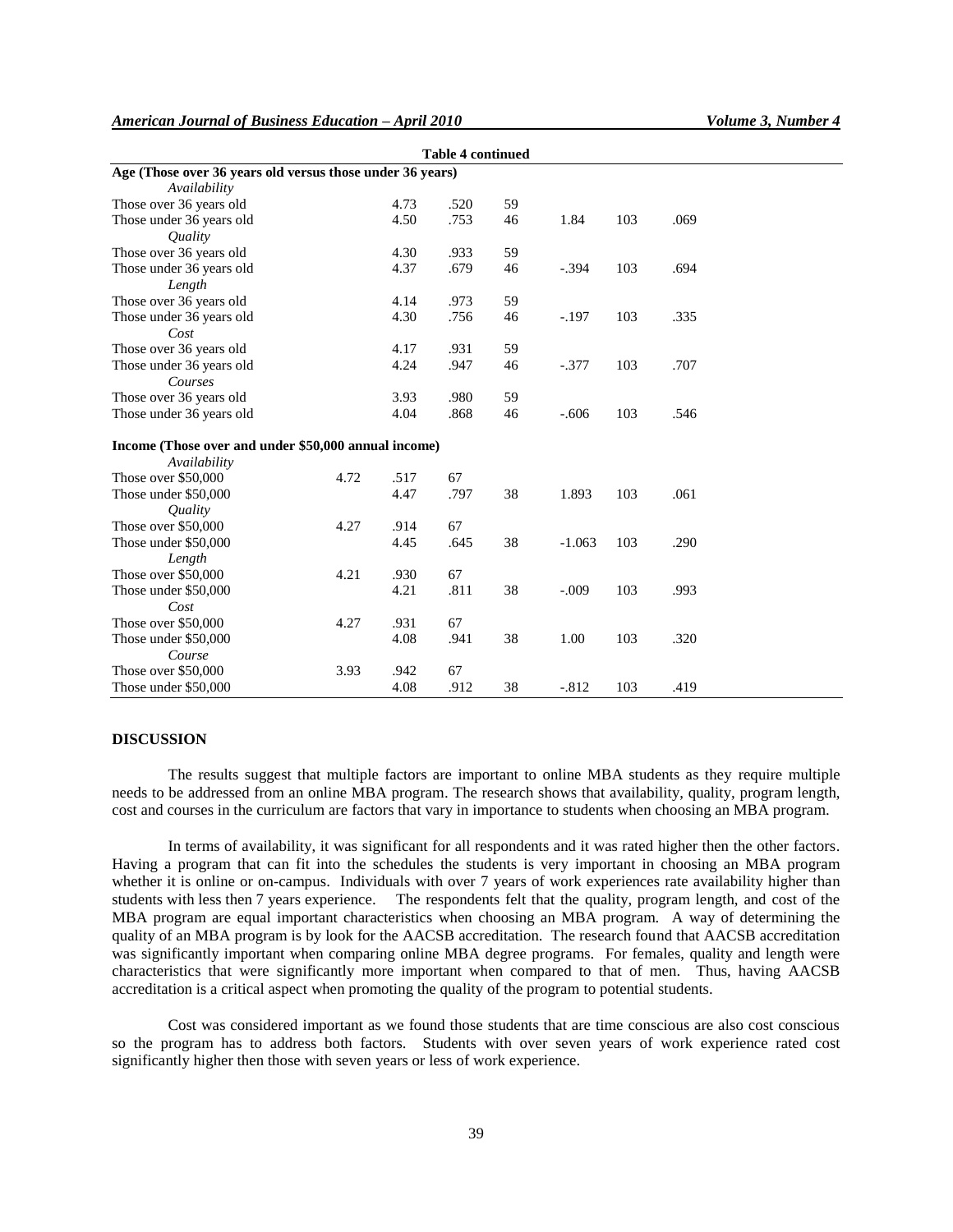The courses in the curriculum, while considered to be important when choosing an MBA program was rated lower then the other characteristics. Females rated the importance of the program courses higher then males which shows that females are more likely to look at the courses offered in choosing an MBA program then men do.

In looking at targeting students for an online MBA program, it is important to note that availability followed by quality, length, and cost and then the courses themselves is the rank order of importance regardless of demographics. For targeting those who have more work experience, we would especially stress the availability of the program. For targeting women, we would especially stress quality, length, and courses as they saw those items as being more important than men did. Regardless of demographics, it is vital that online programs stress that they can address the multiple needs and issues facing online students today; having availability, while important, is not enough. The contribution this paper made is that we created items that others can utilize in measuring the determinants in selecting online education. Our results suggest the need to stress availability, quality (particularly in terms of AACSB accreditation), program length, cost and courses curriculum in promoting online programs. Additionally, our results suggest students want to achieve value for the time, effort, and money being spent on an online MBA program.

# **LIMITATIONS AND FUTURE RESEARCH**

There were certain limitations that we encountered during the development process. A major limitation in the survey was that only respondents involved in online education were examined and data were obtained from only one online MBA program, the Georgia WebMBA. Future research could compare results from different online MBA programs. Additionally, comparisons could be made between on-campus and online MBA students. Looking at on-campus MBA programs and comparing them to online students will help to determine the differences between the students. Research could also examine how potential MBA students determine quality as this will help in developing and marketing online MBA programs. Finally, researching information on the perceived differences between online courses and on-campus MBA programs would be helpful for future research. Thus, this study hopes to spur further discussion and analysis on the critical factors in online MBA education.

# **ACKNOWLEDGEMENT**

Special thanks to Dr. Eastman's Summer MKTG 4131 Marketing Research Class for their assistance with this project.

# **AUTHOR INFORMATION**

**Jacqueline K. Eastman** (Ph.D., Florida State University) is an Associate Professor at Georgia Southern University and was one of the original faculty members in the Georgia WebMBA program.

**Dr. Joseph Bocchi** (Ph.D., State University of New York at Albany) is the Director for the Georgia WebMBA program and Senior Lecturer of Managerial Communications at the College of Business Administration, Georgia Southern University.

**Danielle Rydzewski** is a graduating senior, majoring Marketing, at Georgia Southern University who will be returning for her MBA after graduation.

# **REFERENCES**

- 1. *Accreditation* (2009). AACSB International. Obtained through the Internet: [http://www.aacsb.edu/accreditation/,](http://www.aacsb.edu/accreditation/) [accessed 9/13/2009].
- 2. Abdou, K., Elmuti, D., & Kathawala, Y., (2002). The Global MBA: A Comparative Assessment for Its Future. *Journal of European Industrial Training*, Vol. 26, No. 1. pp. 14-23.
- 3. Arbaugh, J. B., & Duray, R. (2001). Class section size, perceived classroom characteristics, instructor experience, and student learning and satisfaction with Web-based courses: A study and comparison of two online MBA programs. IN D. Nagao (Ed.), Academy of Mangement Best Papers Proceedings [CD-ROM] (pp. A1-A6).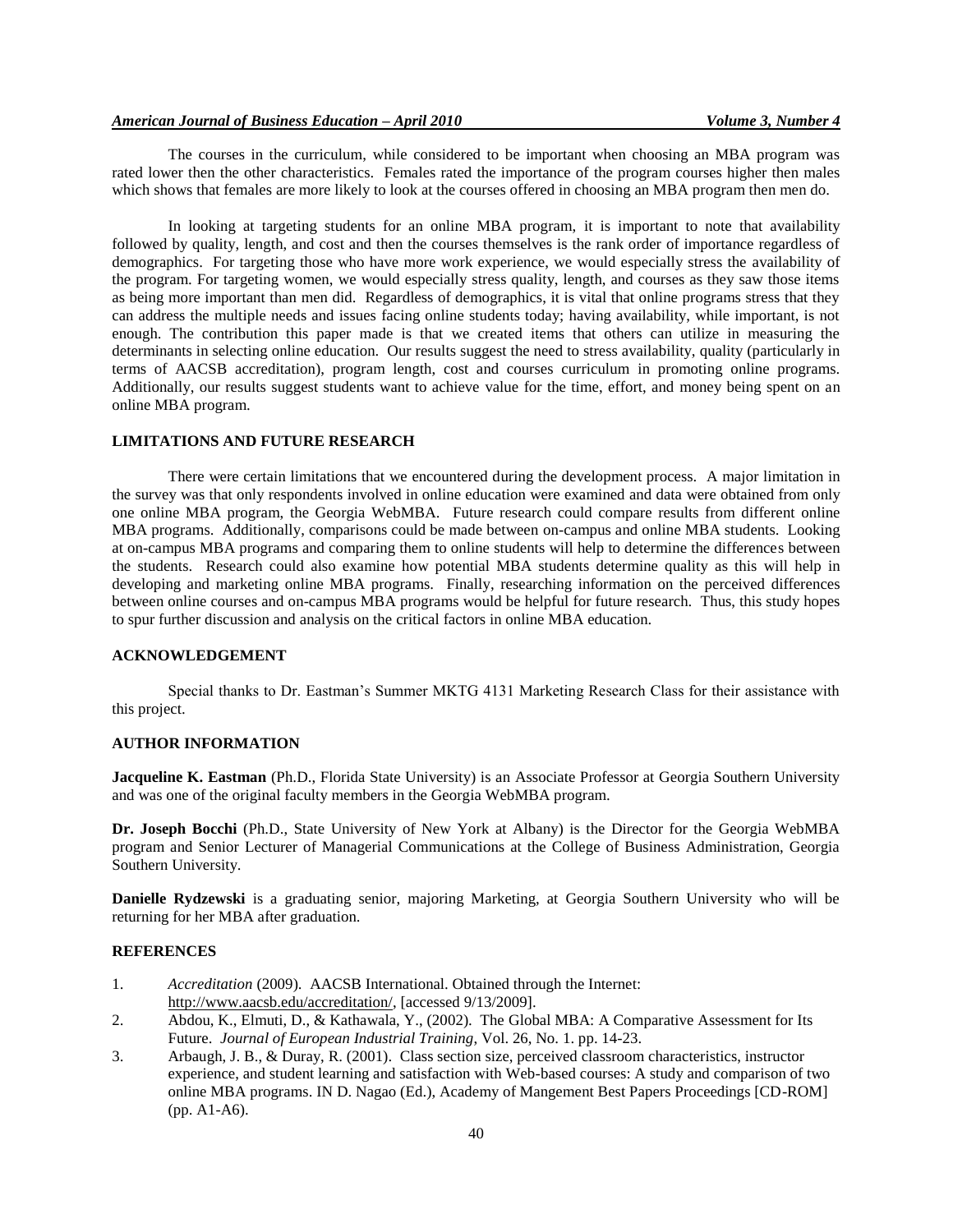- 4. Bocchi, J. & Eatman, J. & Swift., (March/April 2004). Retaining the Online Learner: Profile of Students in an Online MBA Program and Implications for Teaching Them. *Journal of Education for Business*, Vol. 79, No. 4, pp. 245-253.
- 5. Bonk, C.J., Kim, K.J., & Liu, s. (2005). Online MBA Students' Perceptions of Online Learning: Benefits, Challenges, and Suggestions. *Internet & Higher Education*, Vol. 8, No. 4, pp. 335-344.
- 6. Cowan, K. (2007). *Online vs. Traditional MBA's: What's the Difference*? Obtained through the Internet: [http://blogs.payscale.com/content/2007/08/payscale---onli.html,](http://blogs.payscale.com/content/2007/08/payscale---onli.html) [accessed 9/8/2009].
- 7. Dash, E. (2000). The Virtual MBA: A Work in Progress. *Business Week*, 3701, 96. Obtained through the Internet: Academic Search Complete database [accessed 6/2/2008].
- 8. Endres, M., Chowdhury, S., Frye, C., & Hurtubis, C. (2009). The Multifaceted Nature of Online MBA Student Satisfaction and Impacts on Behavioral Intentions. *Journal of Education for Business*, *84*(5), 304- 312. Obtained through the Internet: Academic Search Complete database [accessed 11/2/2009].
- 9. Gangemi, J. (2005). Do Online MBAs Make the Grade?. *BusinessWeek Online*, N.PAG. Obtained through the Internet: Academic Search Complete database [accessed 9/20/2009].
- 10. Dizik, A. (2008). Accelerated MBAs Are Gaining Ground. *BusinessWeek Online*. Obtained through the Internet: Academic Search Complete database [accessed 9/20/2009].
- 11. Gerencher, K. (1998). MBA programs go online. *Infoworld*, Vol. 20, No. 51, pp. 71-73.
- 12. Kerkman, L. (2004). Convenience of Online Education Attracts Midcareer Students. *Chronicle of Philanthropy*, 16(6), 11-12. Obtained through the Internet: Academic Search Complete database [accessed] 6/2/2008].
- 13. Parnell, J. A., & Carraher, S. (2003). The Management Education by Internet Readiness (MABIR) Scale: Developing a scale to assess personal readiness for Internet-mediated management education. *Journal of Management Education*. Vol. 27, 431-446.
- 14. Rossin, D., Ro, Y., Klein, B., & Guo, Y.. (2009). The Effects of Flow on Learning Outcomes in an Online Information Management Course. *Journal of Information Systems Education,* Vol. *20* No. 1, pp. 87-98.
- 15. Terry, Neil. (2007). Assessing Instruction Modes for Master of Business Administration (MBA) Courses. *Journal of Education for Business,* Vol. *82* No. 4, pp. 220-225.
- 16. Sanders, D. W., & Morrison-Shetlar, A. 1. (2001). Student attitudes toward Web-enhanced instruction in an introductory biology course. *Journal of Research on Computing in Education*, Vol. 33 No. 3, 251-262.
- 17. "Should you get an Online MBA Degree? (2007). Obtained through the Internet: [http://www.dirjounal.com/guides/should-you-get-an-online-mba-degree/,](http://www.dirjounal.com/guides/should-you-get-an-online-mba-degree/) [accessed 5/29/2008].
- 18. Sprague, D., Maddux, C., Ferdig, R., and Albion, P. (2007). Online Education: Issues and Research Questions. *Journal of Technology and Teacher Education*, Vol. 15, No. 2, pp. 157-167.
- 19. Yoon, H. (2008). Economy slowing, but MBA Apps on the Rise. In *The Daily Pennsylvanian*. Obtained through the Internet:

[http://media.www.dailypennsylvanian.com/media/storage/paper882/news/2008/02/13/News/Economy.Slo](http://media.www.dailypennsylvanian.com/media/storage/paper882/news/2008/02/13/News/Economy.Slowing.But.Mba.Apps.On.The.Rise-3206004.shtml) [wing.But.Mba.Apps.On.The.Rise-3206004.shtml](http://media.www.dailypennsylvanian.com/media/storage/paper882/news/2008/02/13/News/Economy.Slowing.But.Mba.Apps.On.The.Rise-3206004.shtml) [accessed 6/2/2008].